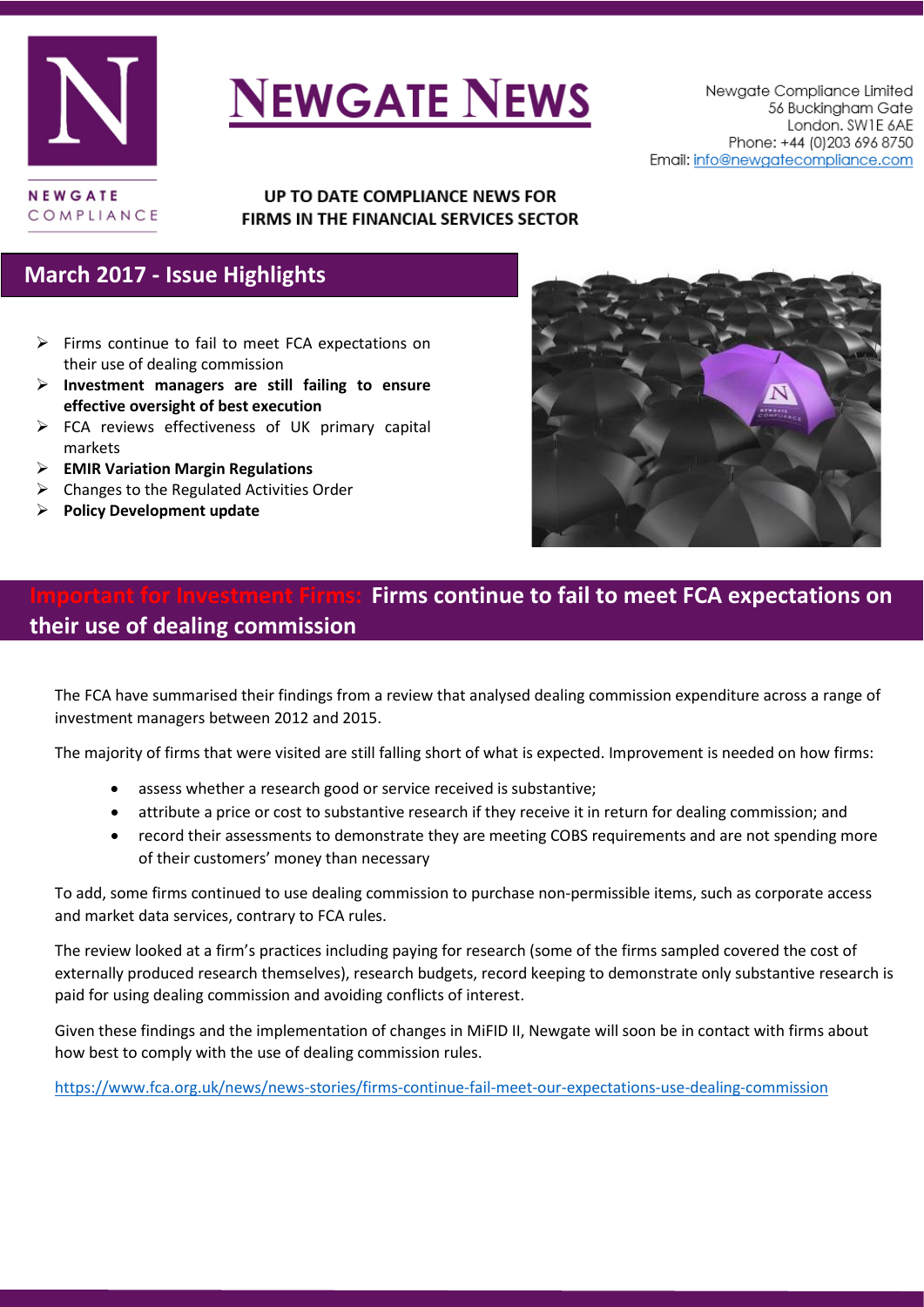The FCA have outlined findings from supervisory work looking at how investment managers deliver best execution for their clients, concluding that most firms had failed to take on board the findings from the 2014 thematic review and lacked a cohesive strategy for improving client outcomes.

The FCA's concerns include:

- poor use of management information on equity execution costs resulting in 'box ticking' exercises; and
- compliance staff not being empowered by senior management to effectively challenge execution quality.

Despite that, some positives were observed where best execution was considered throughout the entire investment decision making process, and not just by the dealing desk. Firms showing good practice had an effective governance process in place that challenged the overall costs of execution, renegotiated commissions and identified trends that helped improve future execution, which fed into a high level trading strategy.

The FCA will be revisiting best execution in 2017 to see what steps investment management firms have taken to assess gaps in their approach to achieving best execution and how they can evidence that funds and client portfolios are not paying too much for execution. MiFID II places a specific obligation on firms to check the fairness of prices proposed to clients when executing orders or taking decisions to deal in OTC products and firms need to improve current practices for these types of trades.

[https://www.fca.org.uk/news/news-stories/investment-managers-still-failing-ensure-effective-oversight-best](https://www.fca.org.uk/news/news-stories/investment-managers-still-failing-ensure-effective-oversight-best-execution)[execution](https://www.fca.org.uk/news/news-stories/investment-managers-still-failing-ensure-effective-oversight-best-execution)

# **ant for Investment Firms: FCA reviews effectiveness of UK primary capital markets**

The FCA have published a Discussion Paper which seeks feedback on how the UK primary capital markets can most effectively meet the needs of issuers and investors. The UK's primary capital markets support the wider economy by bringing together investors seeking investment opportunities, and issuers wanting to access capital to finance their businesses.

In particular, the FCA are interested in:

- The appropriateness of the boundary between the standard and premium listing categories
- The effectiveness of UK primary equity markets in providing capital for growth
- Whether there is a role for a UK primary debt multilateral trading facility, and its potential structure
- Measures that could be introduced to support greater retail participation in debt markets

In addition, the FCA also launched a consultation on proposed technical enhancements to the Listing Rules. The proposed changes include clarifying the eligibility requirements for premium listings and updating how premium listed issuers may classify transactions.

<https://www.fca.org.uk/news/press-releases/fca-reviews-effectiveness-uk-primary-capital-markets>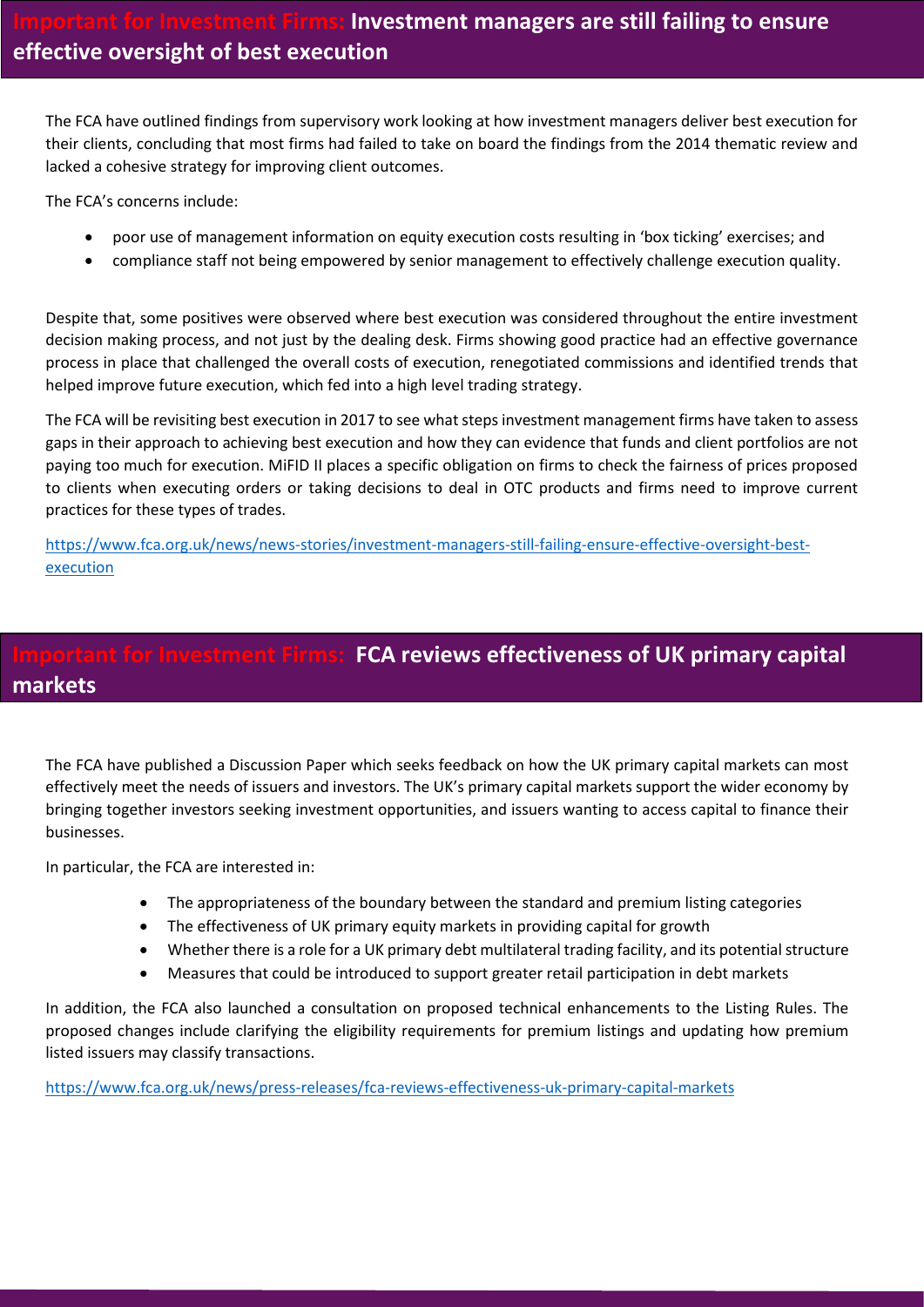The FCA have produced a consultation paper proposing to reform the availability of information during the UK equity IPO process with the aim of increasing transparency for potential investors.

The consultation paper follows a previous discussion paper published in April 2016 which found that the timing, sequencing, and quality of information being provided to market participants needed improving. Currently, the prospectus is made available very late in the process.

The paper includes a series of proposals which seek to ensure that a prospectus or registration document is published, and providers of 'unconnected research' have access to the issuer's management, before any connected research is released. Ultimately, the FCA wants to see an IPO process:

- with enhanced standards of conduct during the production and distribution of connected research;
- where a prospectus document plays a more central role; and
- where the necessary conditions exist for the emergence of unconnected IPO research.

This consultation is related to the wider work being carried out to increase the efficiency and effectiveness of primary markets (see item above).

<https://www.fca.org.uk/news/press-releases/fca-proposes-reforms-availability-information-uk-equity-ipo-process>

#### **Important for Asset Managers and Brokerage Firms: EMIR Variation Margin Regulations**

The Joint Committee of the European Supervisory Authorities (ESAs) and the International Organisation of Securities Commissions (IOSCO) have responded to industry requests in regards to the difficulty in meeting the deadline of the 1st March 2017 for exchanging variation margin.

The 1 March 2017 deadline is part of a globally agreed framework, which aims at ensuring safer derivatives markets by limiting the counterparty risk from derivatives trading partners. Some market participants have been exchanging variation margin on a regular basis for some time. However, some firms, including, in particular, smaller financial firms, buy-side firms, asset managers, pension funds, and insurance companies, may not yet have well-developed infrastructures to calculate and exchange margin by 1 March 2017.

Due to such difficulties, the ESAs expect competent authorities to generally apply their risk-based supervisory powers in their day-to-day enforcement of applicable legislation. The FCA has welcomed this approach. Please get in contact with your Newgate consultant if you require further information.

<https://www.fca.org.uk/news/news-stories/fca-statement-emir-1-march-2017-variation-margin-deadline>

## **FCA consultation on the treatment of politically exposed persons (PEPs) under the Money Laundering Regulations**

The FCA are consulting on new guidance for how financial services firms should treat customers who are politically exposed persons (PEPs) when meeting their anti-money laundering obligations.

Currently, firms are expected to take a proportionate approach to meeting their money laundering obligations but there has been some evidence that firms are not applying the correct measures in line with the risk posed by the PEP.

The proposed guidance clarifies who should be considered a PEP, a family member of a PEP or known close associates and the steps that firms should take when dealing with higher or lower risk PEPs.

[https://www.fca.org.uk/publications/consultation-papers/gc17-2-treatment-politically-exposed-persons-peps](https://www.fca.org.uk/publications/consultation-papers/gc17-2-treatment-politically-exposed-persons-peps-money-laundering)[money-laundering](https://www.fca.org.uk/publications/consultation-papers/gc17-2-treatment-politically-exposed-persons-peps-money-laundering)